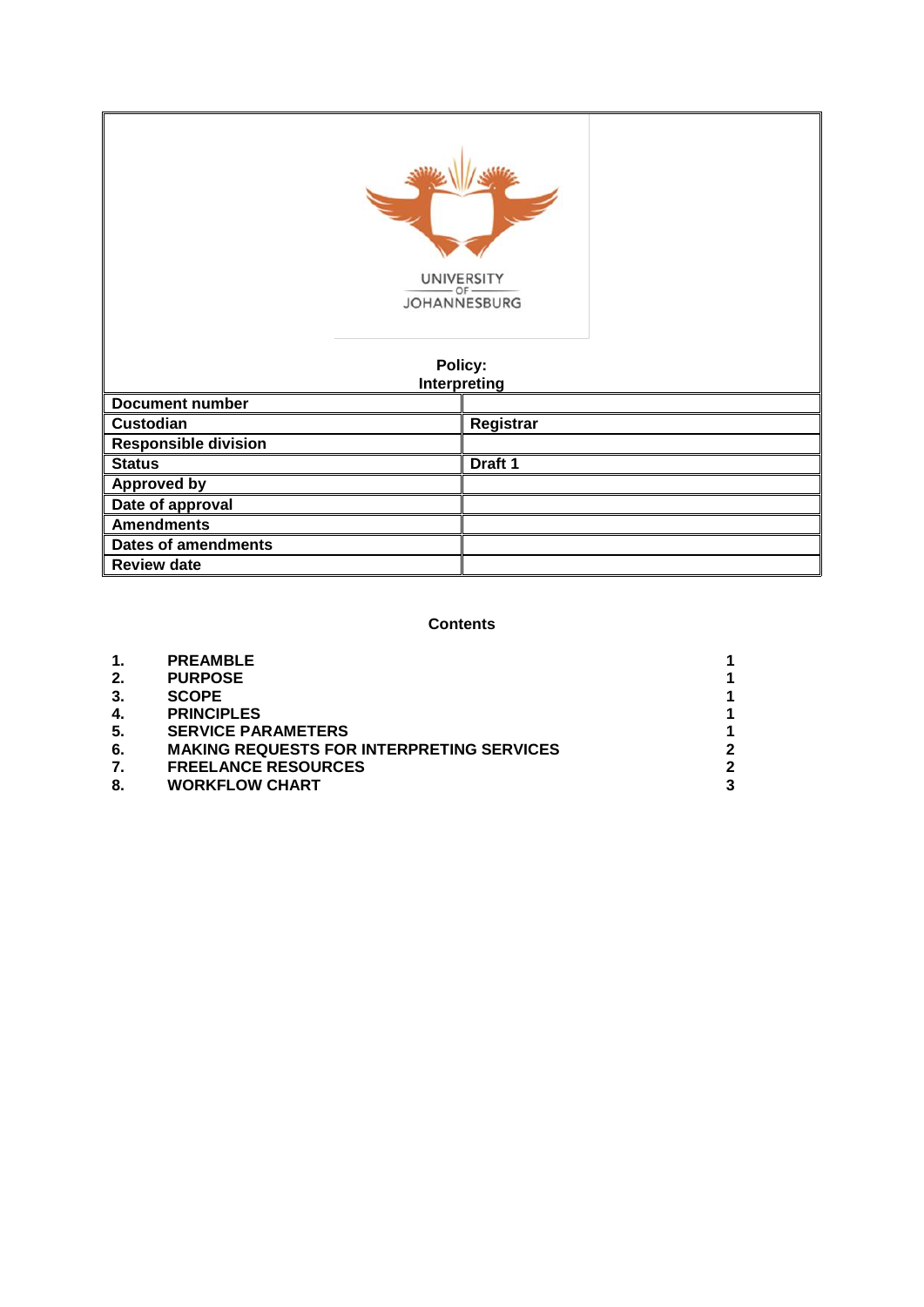

## **Policy: Interpreting**

## **1. PREAMBLE**

The mandate of the Language Unit of the University of Johannesburg is the implementation of the University's multilingual Language Policy. One of the aspects to give effect to this is providing interpreting services at all official gatherings of the University on request. This service will not only contribute to the University's commitment to institutional efficiency and effectiveness, but also encourage and create a culture of multilingualism.

#### **2. PURPOSE**

The purpose of this policy is to:

- 2.1 identify a specific audience, within the University, to whom the service is provided;
- 2.2 establish a clear set of directives regarding the whole procedure of the service provided;
- 2.3 ensure that a professional and high quality service is provided during meetings and other events;
- 2.4 identify alternative support measures open to constituents or stakeholders if their specific interpreting needs cannot be met "in-house".

#### **3. SCOPE**

This policy applies to all University employees requiring interpreting services across all managerial, faculty, academic support and administration and support divisions across all campuses.

#### **4. PRINCIPLES**

- 4.1 The Language Unit provides the following types of interpreting: simultaneous and consecutive.
- 4.2 Interpreting services provided by the Language Unit are determined by the following:
- a) receipt of meeting schedule (requiring interpreting services) by the client a year in advance;
- b) reasonable limitations set by the availability of human resources;
- c) the guidelines and protocols recommended by the South African Translators' Institute (SATI).

#### **5. SERVICE PARAMETERS**

Interpreting services are at present limited to the following categories within the University: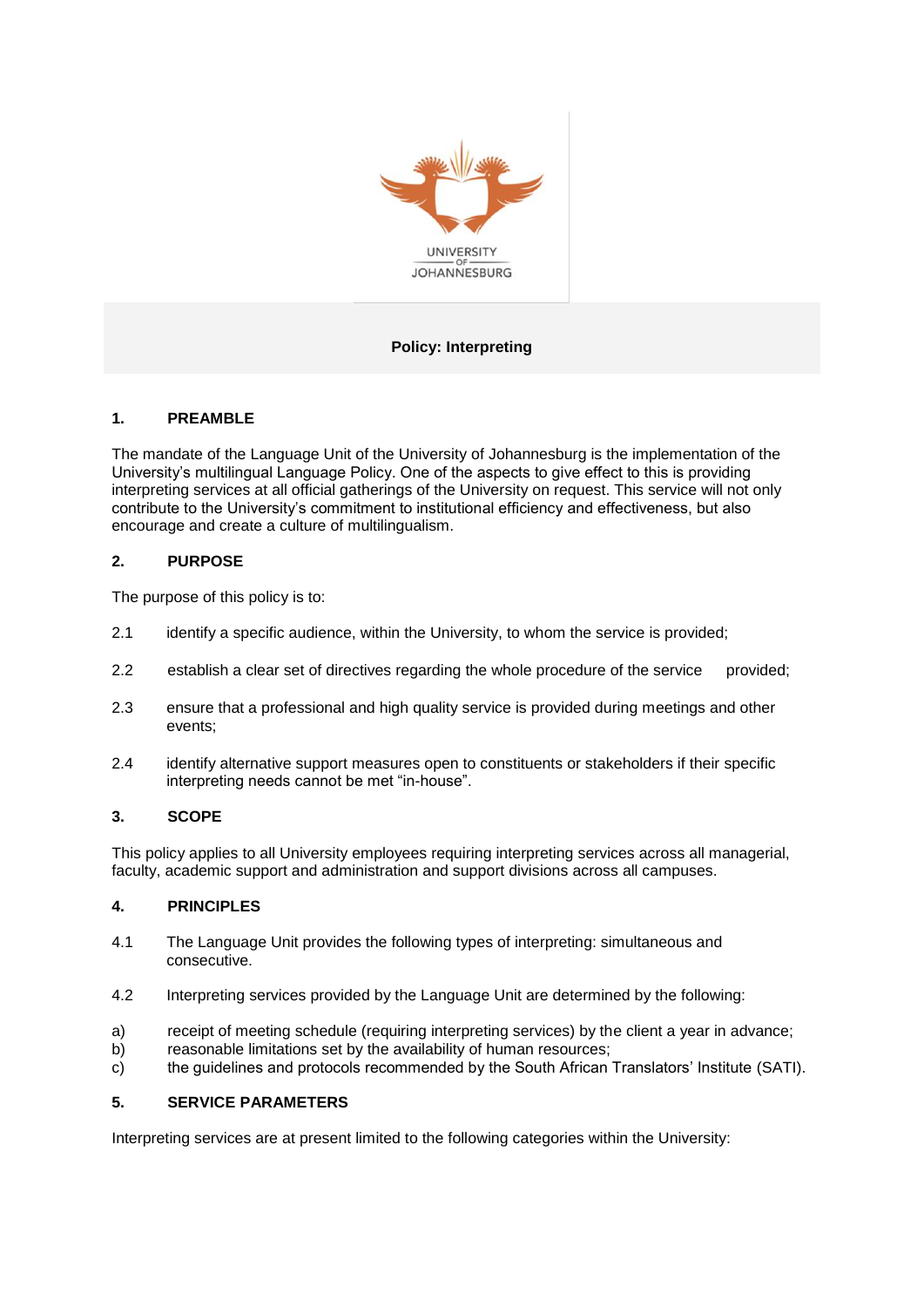## *5.1 Category A*

- 5.1.1 Senate meetings
- 5.1.2 MEC campus visits

#### *5.2 Category B*

5.2.1 Academic faculties' meetings

Interpreting services under this category are rendered at a cost.

#### **6. MAKING REQUESTS FOR INTERPRETING SERVICES**

- 6.1 All interpreting service requests are directed to the Administrative Assistant of the Language Unit who then drafts a schedule and updates it throughout the year. He or she, in consultation with the Head of the Language Unit, is responsible for prioritising the service provided and ensuring that there is no overlapping or overburdening. The procedure is as follows:
- 6.1.1 The Administrative Assistant requests dates of meetings which require interpreting from the clients a year in advance.
- 6.1.2 The Administrative Assistant drafts the interpreting schedule for the coming year.
- 6.1.3 The clients send documents pertaining to the meeting in hard or electronic copies to the Administrative Assistant (three working days prior to the interpreting session).
- 6.1.4 The interpreters use these documents to prepare for the session.
- 6.1.5 The service is rendered.

#### **NB. Refer to the workflow on the last page of this document.**

## **7. FREELANCE RESOURCES**

- 7.1 Freelance resources are listed on http://translators.org.za.
- 7.2 The responsibility of liaising with and remuneration of freelancers lies with whoever requires this service.